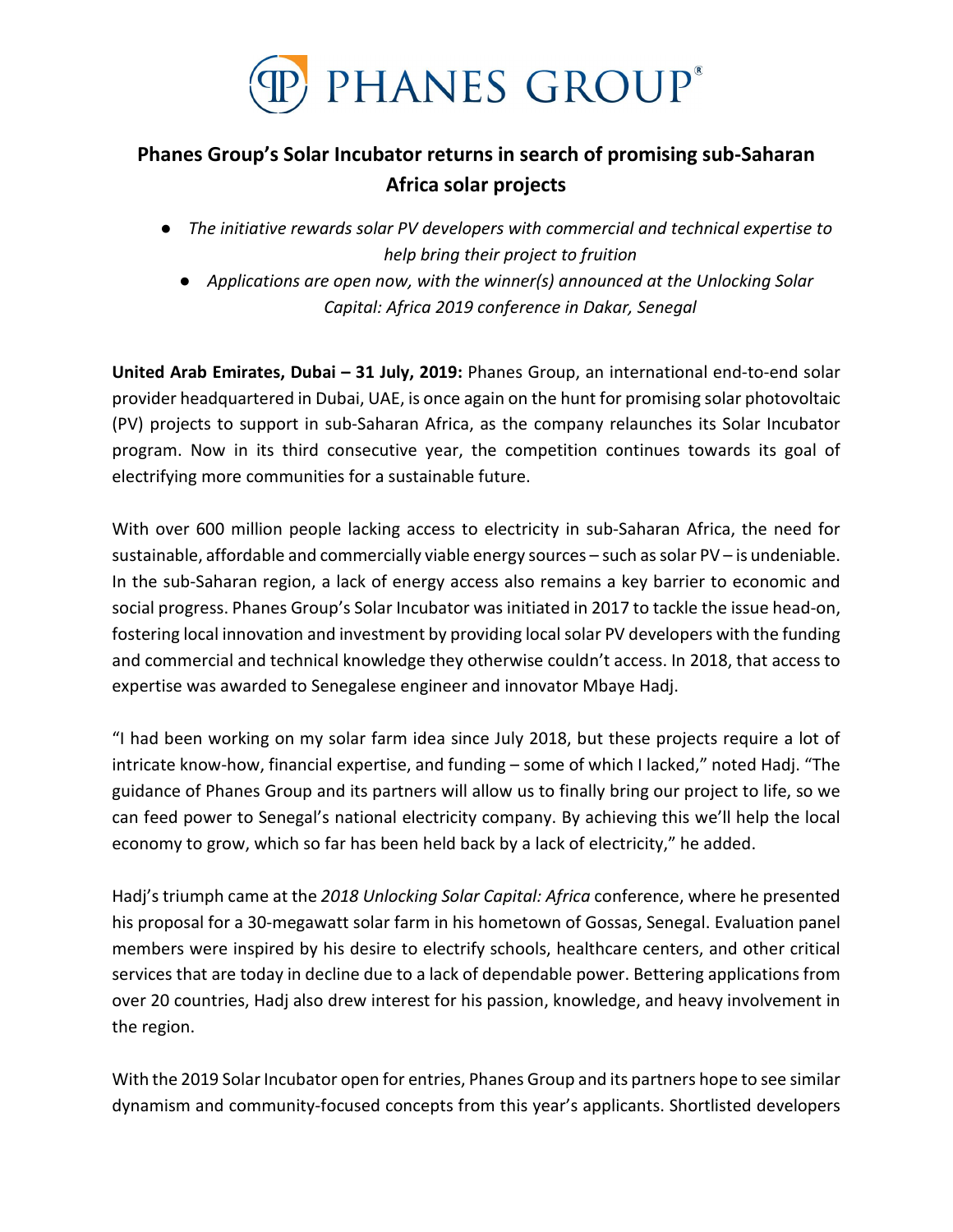

will be invited to present their concept at Solarplaza's Unlocking Solar Capital: Africa 2019 conference, held in Dakar, Senegal from October 16 to 17.

"Through our work across sub-Saharan Africa, we've met many individuals and organizations who possess great solar PV project ideas for their community but lack access to the necessary support and expertise to realize them," commented **Martin Haupts, CEO, Phanes Group.** "We launched the Solar Incubator program in 2017 to identify the very best of these projects, and reduce the knowledge and funding gap they face in a collaborative way. We hope to once again enable participants to bring lasting positive change to the community around them," added Haupts.

"The return of the Solar Incubator program spells great news for passionate solar PV developers who have the vision and on-ground knowledge but not necessarily the broader project-wide expertise," **commented Edwin Koot, Solarplaza.** "Financial viability is a fundamental part of any successful solar PV project, and we hope that our continued partnership will provide that all important commercial strength, alongside a breadth of technical knowledge."

To support the vision and ambition of more innovators like Mbaye Hadj, Phanes Group is encouraging eligible solar PV developers to apply for the third annual Solar Incubator program, held under the theme, "**Your Project, Our Expertise, For a Sustainable Future**".

Before the deadline of **04 September, 2019** interested candidates should submit their applications via email to [incubator@phanesgroup.com.](mailto:incubator@phanesgroup.com) More information can be found at [www.phanesgroup.com/incubator,](http://www.phanesgroup.com/incubator) or at the Unlocking Solar Capital Africa conference website: [africa.unlockingsolarcapital.com/solar-incubator](http://africa.unlockingsolarcapital.com/solar-incubator)

#### **-ENDS-**

# **More About Phanes Group**

Phanes Group is an end-to-end solar provider based in Dubai, United Arab Emirates, and operating across Africa, the Middle East, the CIS region and Central Asia. We take a holistic approach to solar, uniting the competencies and expertise necessary to oversee and deliver the entire solar project value chain. From project selection and development, to construction and financing, to asset management and monetization, we unlock value through our integrated approach.

Phanes Group has a growing portfolio of solar investments and developments spanning multiple geographies, with a distinct focus on new markets - especially "MENA plus" (Middle East, North Africa, Central Asia) and sub-Saharan Africa. The company is currently delivering the Middle East's largest distributed solar project (the DP World Solar Power Programme) and has delivered Phase I of the largest